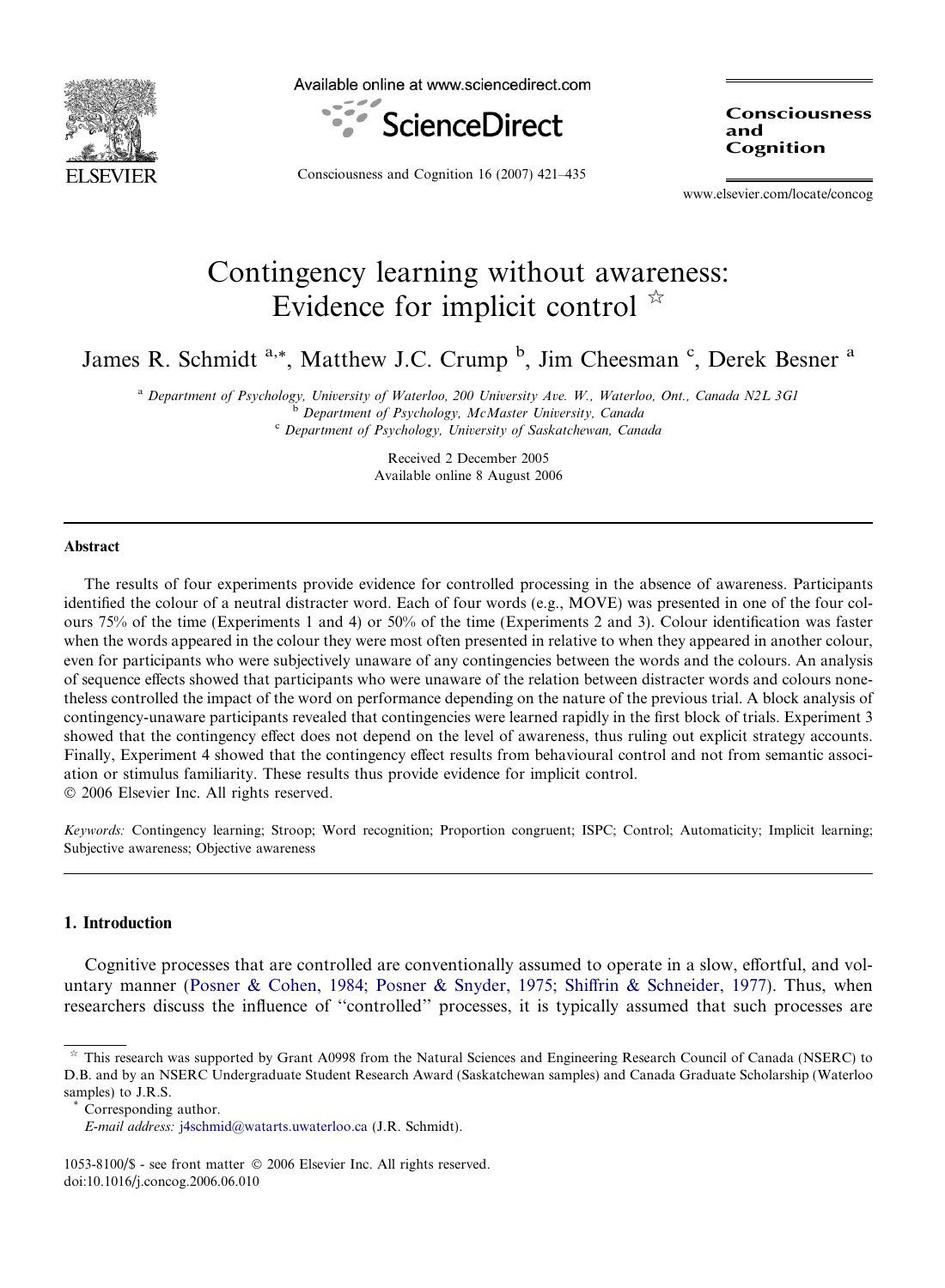explicit (i.e., conscious; cf., [Besner & Stolz, 1999](#page-13-0)). As such, the term "implicit control" would seem to be nonsensical, because ''implicit'' (i.e., unconscious) seems to preclude the possibility of control. However, etymologically speaking this is not a necessary conclusion. The [Oxford English Dictionary \(2001\)](#page-14-0) defines control as ''the power to influence people's behaviour or the course of events.'' Similarly, [Merriam-Webster \(2005\)](#page-14-0) defines control as the ''power or authority to guide or manage.'' Nothing in these definitions necessitates conscious intent. Whether implicitly controlled processes are actually observable is an empirical question. As the experiments reported here demonstrate, control can be dissociated from consciousness.

Evidence for cognitive control, which is assumed to be explicit and strategic in nature, has been drawn from the Stroop literature ([Stroop, 1935](#page-14-0)). In the Stroop task, identification of the print colour of colour words is slower when the word and ink colour are incongruent (e.g., the word GREEN in orange; GREEN<sub>orange</sub>) than when they are congruent (e.g., ORANGE<sub>orange</sub>; see [MacLeod, 1991](#page-14-0), for a review). Probably the most important demonstration of putatively controlled processes in the Stroop literature is the proportion-congruent effect. The proportion-congruent effect refers to the finding that the size of the Stroop effect is influenced by the proportion of congruent items in a block of trials ([Lindsay & Jacoby, 1994; Logan & Zbrodoff,](#page-14-0) [1979](#page-14-0)). Specifically, the Stroop effect is much larger in a high proportion-congruent block of trials than in a low proportion-congruent block of trials. This effect is commonly attributed to participants explicitly learning to predict the colour from the word. Specifically, because the word usually matches the colour in a high proportion-congruent block of trials, participants can capitalize on this relationship and predict the colour based on the word (e.g., if the word is BLUE, then the colour is probably blue), thus leading to a larger Stroop effect because responses would be especially fast on the expected congruent trials and especially slow for the infrequent incongruent trials. In contrast, the Stroop effect is reduced in a low proportion-congruent block of trials, because participants can learn that the word rarely predicts the correct response and therefore there is no payoff that leads to fast responses on congruent trials and large costs on incongruent trials. This has often been explained in terms of a deliberate, task-wide strategy.

The idea that cognitive control over the amount of Stroop interference requires a task-wide strategy has recently been challenged. In the item-specific proportion-congruent (ISPC) manipulation participants are presented with high and low proportion-congruent stimuli within the same block. This is accomplished by presenting some words (e.g., BLUE and GREEN) mostly with their congruent colour (e.g., BLUE is presented 75% of the time in blue and 25% of the time in green) and other words (e.g., YELLOW and ORANGE) mostly with incongruent colours (e.g., YELLOW is presented 25% of the time in yellow and 75% of the time in orange). The Stroop effect is still larger for high proportion-congruent words relative to low proportion-congruent words ([Jacoby, Lindsay, & Hessels, 2003; Trainham, Lindsay, & Jacoby, 1997](#page-14-0)). This ISPC effect indicates that the ''strategy'' participants use is not (at least always) task-wide (i.e., participants cannot simply predict that the words will match the colours, because this only applies to the high proportion-congruent words). Rather, participants may generate a contingency estimate associated with each word (e.g., BLUE likely indicates the colour blue, whereas YELLOW likely indicates orange).

Although it is possible that participants could be predicting *congruency* with the word (e.g., BLUE likely indicates a matching colour, whereas YELLOW likely indicates a mismatching colour), it is probably more likely that participants use the word to predict a specific colour response. Thus, for instance, if BLUE is presented most often in blue, then BLUE will indicate a blue verbal or key press response. Similarly, if ORANGE is presented most often in yellow, then ORANGE will indicate a yellow verbal or key press response. Thus, participants may be using the contingencies between words and colours to predict a specific response rather than congruency in general. In support of this contention, [Musen and Squire \(1993\)](#page-14-0) demonstrated contingency learning independent of any congruency relations between the words and colours. In their Experiment 2, they paired each of seven arbitrary words (e.g., SOCKS) with a colour. Words were always presented in their assigned colours, but participants were instructed to ignore the word and respond to the colour. Halfway through the experiment the words were re-paired with new colours without notice. This led to an increase in response latencies. Thus, participants learned the *contingencies* (i.e., not congruency) between the arbitrary words and the colours and used these to facilitate responding.

One methodological concern with [Musen and Squire's \(1993\)](#page-14-0) design is that the words are perfectly correlated with the responses. Thus, it is difficult rule out the possibility that some or all of the participants were making responses by identifying the word rather than the colour, thus leading to significant impairment in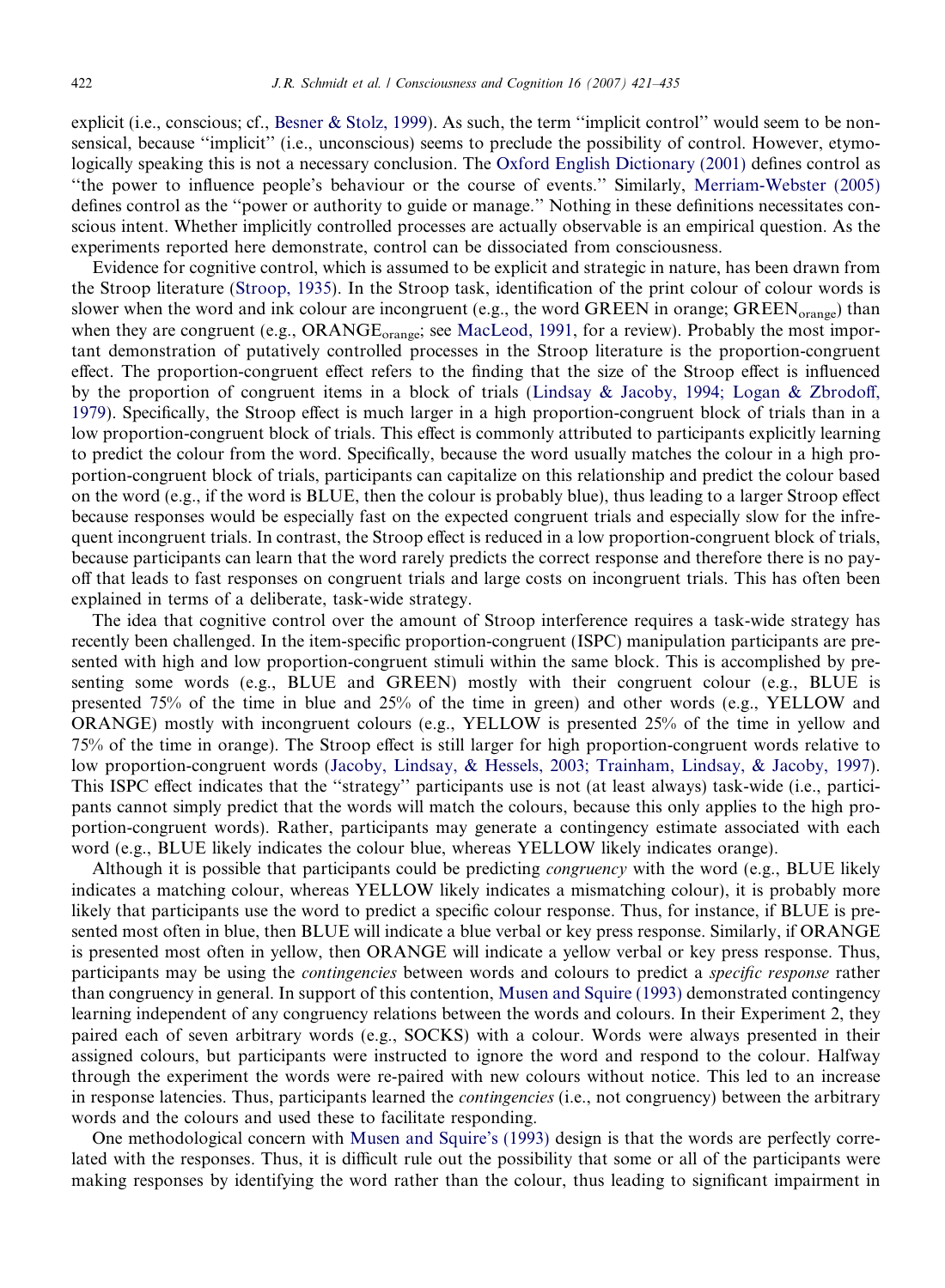responding when the words were re-paired with new colours. In order to overcome this shortcoming, the following two experiments present participants with four arbitrary words that are presented in all four ink colours, but each word is presented most often (75% in Experiment 1 and 50% in Experiment 2) in one colour (e.g., MOST is presented 75% of the time in blue and 25% equally often in the remaining colours).

Interestingly, [Musen and Squire \(1993\)](#page-14-0) also report that contingency learning appears to be implicit, which runs counter to the assumption that contingency learning effects (e.g., the proportion-congruent effect) result from explicit strategy use. Experiment 1 in their paper was similar to their Experiment 2, except that instead of arbitrary words, incongruent colour words were paired with colours and then re-paired partway through (e.g., BLUE was presented in green for half the experiment, then in orange for the rest). At the end of Experiment 1 (they do not report a similar analysis for Experiment 2), participants were asked to guess which colour each word was presented in for both halves of the experiment (order unimportant). Thus, participants made a seven-alternative forced choice (first guess with all seven colours) followed by a six-alternative forced choice (second guess with the remaining six colours). Importantly, Musen and Squire claim that participants did not guess contingencies at a rate higher than expected by chance. Unfortunately, they miscalculated chance to be 33.3% when chance was actually  $28.6\%$ .<sup>1</sup> From their graph, normal participants appeared to respond at or above 35%. Reference to the same graph clearly indicates that the 28.6% chance level is not captured by the error bars. Thus, Musen and Squire's data indicate that participants are guessing contingencies at a rate better than chance when chance is calculated correctly. As such, it remains to be determined whether participants can learn contingencies implicitly.

Because [Musen and Squire's \(1993\)](#page-14-0) re-analysed results indicate that participants guessed the contingencies at a rate greater than chance, it may be the case that all contingency learning in their experiments was explicit (i.e., conscious). On the other hand, this is not necessarily the case. First, the observation of some explicit contingency learning does not mean that implicit contingency learning never occurred. Second, participants in Musen and Squire's study may not have been aware of the contingencies, because unconscious processes can alter a person's behaviour without them knowing it. Thus, while participants may have guessed contingencies at a rate higher than chance, it does not necessarily follow that these participants were aware of the contingencies (and, indeed, aware that they were guessing at a rate higher than chance).

One of the goals of the present experiments is to demonstrate that participants can detect and use contingencies even when they are subjectively unaware of (i.e., unable to report noticing) the contingencies between the arbitrary distracter words and colours. To this end, participants were told nothing about the word–colour contingencies until after the completion of the experiment, at which time participants were asked whether they noticed any contingencies. If a contingency effect is observed for those participants who were not subjectively aware of such contingencies, then this would constitute strong evidence that contingency learning can be implicit.

### 1.1. Summary

There are two primary goals of the current research. First, if participants use contingency information associated with distracter words to predict specific responses rather than congruency in general, then the distracter words need not be colour words. Any words that are correlated with specific colours (e.g., MOST presented most often in blue) should be able to elicit a contingency effect. Specifically, participants should respond faster on high-contingency trials (e.g.,  $MOST_{blue}$ ) than on low-contingency trials (e.g.,  $MOST_{orange}$ ). On the other hand, if distracter words are used to predict *congruency*, then arbitrary words cannot be used (i.e., because an arbitrary word like MOST is neither congruent nor incongruent with a colour). Thus, no difference between high- and low-contingency trials is expected.

Second, the current research expands on the idea that controlled processes need not be explicit. To foreshadow our results, we reproduce two classical patterns of data that are taken as evidence for cognitive control. Critically, we demonstrate these patterns of data with participants who are subjectively unaware of the

<sup>&</sup>lt;sup>1</sup> The proportion of correct responses expected by chance =  $P(\text{both correct}) + P(\text{one correct})/2 = P(\text{2nd correct/1st correct}) + [P(\text{1st$ correct) + P(2nd correct/1st incorrect) - P(2nd correct/1st correct) $/2 = (1/6 \times 2/7) + (2/7 - (1/6 \times 2/7) + (1/3 \times 4/7)$  $/2 = .286$  or 28.6%. Note: P(one correct) is divided by two because this represents only 50% accuracy.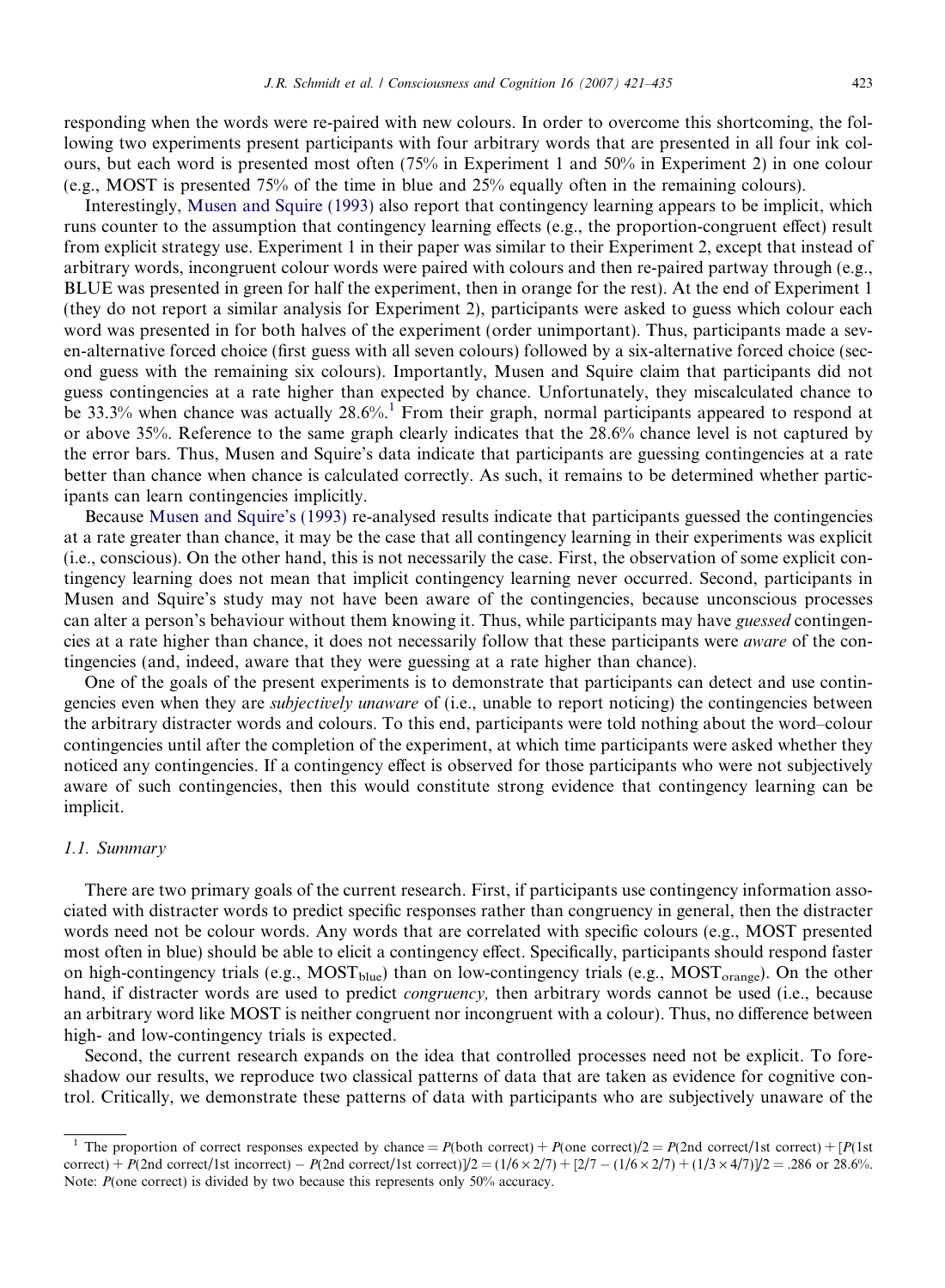contingencies driving these effects, suggesting that controlled processing can be dynamic and implicit, rather than always being slow, effortful, and explicit. In Experiments 1 and 2, we demonstrate proportion-congruentlike contingency learning for arbitrary words (i.e., faster responding for high-contingency trials relative to lowcontingency trials). These experiments demonstrate the hallmark pattern of controlled processing that is observed in the proportion-congruent design. This contingency learning was observed even when participants were subjectively unaware of the word–colour contingencies. That is, a contingency effect was found even for participants who reported no awareness of the fact that some words were presented more often in one colour than in the other colours. We then demonstrate that another commonly used example of cognitive control, sequential control of contingency effects, is also seen when participants are unaware of the contingencies present. Finally, we report a block analysis that indicates that contingency learning occurs rapidly in the first block of trials and is maintained throughout the experiment, ruling out an explicit strategy interpretation. Experiments 3 and 4 extend these findings by showing, respectively, that level of awareness is unrelated to the size or presence of the contingency effect and that contingency learning results from behavioural control over responding and not simple semantic associations between word–colour pairs or stimulus familiarity.

## 2. Experiments 1 and 2

If the ISPC effect is due solely to contingencies between the distracter words and correct responses, then it should be the case that contingencies can be learned for any set of words. In that vein, Experiment 1 uses a key press Stroop task in which neutral distracter words predict the correct colour response on 75% of the trials (e.g., the word MOVE presented in blue 75% of the time and the remaining 25% of the time in the other three display colours). In Experiment 2, the contingencies are lowered to 50%. If participants are able to pick up on these contingencies, then high-contingency trials (e.g.,  $Move$ <sub>blue</sub>, where MOVE is presented with blue 50% of the time) should be responded to faster than low-contingency trials (e.g., MOVE<sub>green</sub>).

# 2.1. Method

## 2.1.1. Participants

Experiments 1 and 2 had 56 and 16 participants, respectively. Fifteen participants in Experiment 1 and all the participants in Experiment 2 were undergraduate students at the University of Saskatchewan and participated in exchange for entry into a draw for \$40 or for course credit. None of the participants participated in both studies. The remaining 41 participants in Experiment 1 were undergraduate students at the University of Waterloo and participated in exchange for \$4 or participation credit.

#### 2.1.2. Apparatus

All stimuli were presented on a standard computer monitor and responses were made on a QWERTY keyboard. Stimulus presentation and response timing were controlled by E-Prime ([Psychology Software Tools,](#page-14-0) [2002](#page-14-0)).

## 2.1.3. Materials and design

There were four distracter words in each experiment (Experiment 1: MOVE, FALL, GRIP, and SENT; Experiment 2: CAST, SLIP, FIND, and REEL). Each word was presented in each of four colours (blue, green, yellow, and orange) for a total of 16 unique stimuli. In each block of 48 stimuli, each word was presented in one colour nine times and in the remaining three colours once to achieve a 75% contingency (Experiment 1) or in one colour six times and in the remaining three colours twice to achieve a 50% contingency (Experiment 2). In each experiment, the four distracter words were assigned to the four colours randomly for each participant. The distracter words were matched for word length and had no repeated letters in any of the four letter positions. The words were presented in bold 18 pt. Courier New font and subtended  $1.3^{\circ}$  vertically and  $4.6^{\circ}$  horizontally. The red/green/blue (RGB) values for the stimulus colours were 0,0,255 (blue); 0,255,0 (green); 255,255,0 (yellow); and 255,125,0 (orange).

In summary, on *high-contingency trials the word appeared in the ink colour that it was most often paired* with (.75 or .50). On low-contingency trials the word was presented in one of the remaining three colours.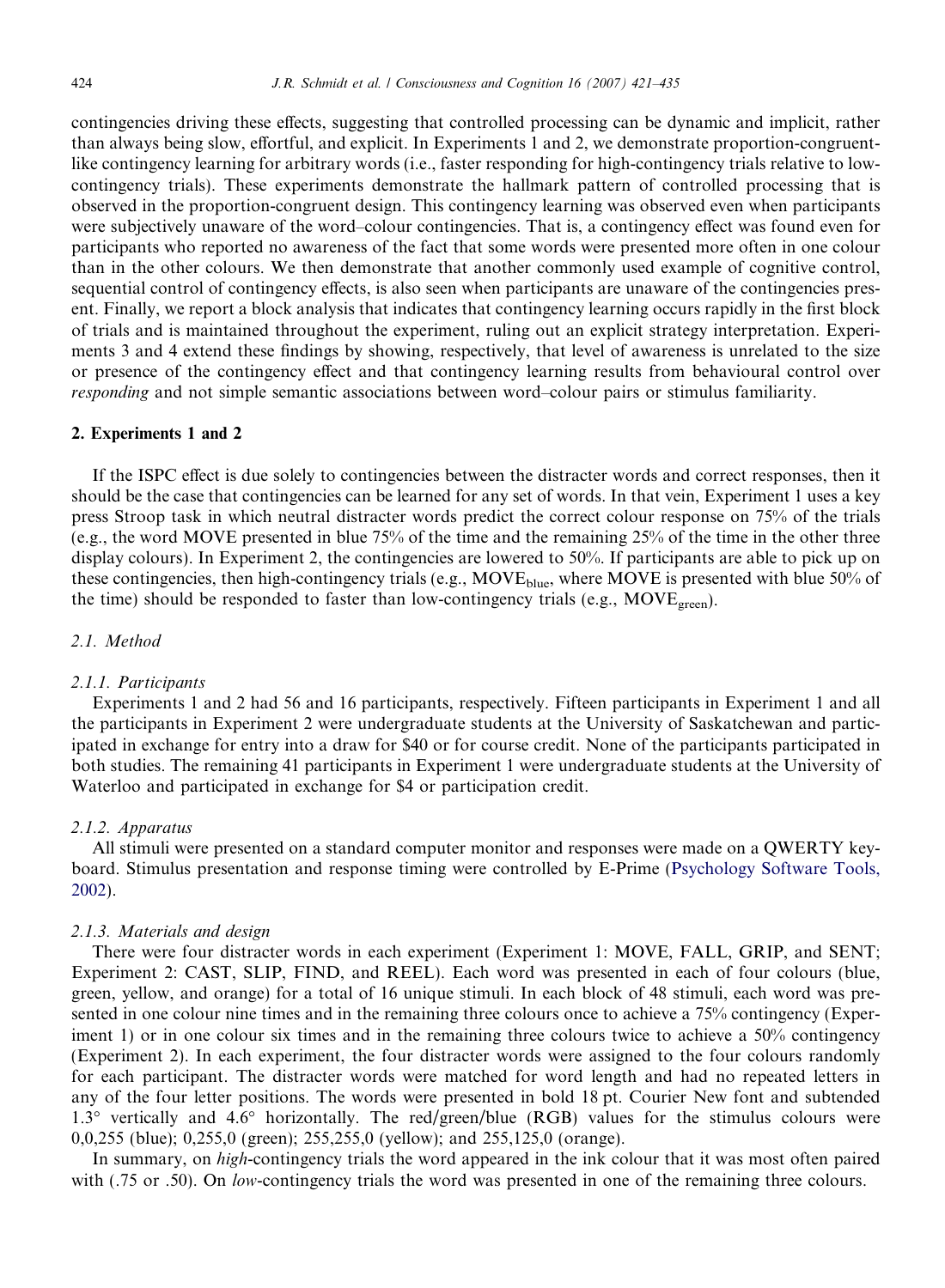## 2.1.4. Procedure

Participants sat approximately 60 cm from the screen. All participants pressed the "a" key for blue, the "z" key for green, the ''m'' key for yellow, and the ''k'' key for orange (all keys were labelled with a corresponding colour patch). Stimuli were presented in the centre of a black screen. At the beginning of each trial a white (255,255,255) fixation cross (''+'') was presented. After the fixation cross appeared, participants initiated a trial by pressing the spacebar with their thumb. Following a 500 ms delay, the stimulus was presented for 2000 ms or until a response was made. Correct responses were followed by a black screen for 300 ms before the next fixation cross appeared. Incorrect and null responses were followed by the messages ''Incorrect'' and ''No response,'' respectively, in red (255,0,0) for 1000 ms before the next fixation cross appeared. There were a total of 384 trials, consisting of eight blocks of the 48 stimuli. Trials were pseudo-randomly ordered such that no colour appeared twice in succession.

# 2.2. Results

The dependent measures for both experiments were mean correct response latencies and percentage error. All responses shorter than 250 ms or longer than 2000 ms were considered spoiled trials and excluded from analysis (2% of the data in Experiment 1 and less than 1% of the data in Experiment 2). The first two blocks were excluded as practice.

#### 2.2.1. Experiment 1

Experiment 1 yielded faster response latencies to high-contingency trials (669 ms) than low-contingency trials (729 ms). This 60 ms effect was significant,  $t(55) = 9.203$ ,  $p < .001$ ,  $SE_{diff} = 7$ . After completing the task, participants were asked the question: ''While you were doing the task, did you notice that certain words were printed in one colour more often than in the other colours?"<sup>2</sup> The majority of participants were oblivious to any contingencies between the words and responses. Twenty-two participants claimed to have noticed. When probed to report the associations they noticed, a few participants claimed to have used the words strategically. However, the vast majority of contingency-aware participants were only vaguely aware of contingencies (e.g., a typical response was ''I think I saw MOST in yellow a lot''). Thus, at least some of the participants were subjectively aware of the 75% contingencies. However, removing these participants from the analysis does not alter the findings; high-contingency trials (679 ms) were still faster than low-contingency trials (734 ms). This 55 ms effect was significant,  $t(33) = 6.054$ ,  $p < .001$ ,  $SE<sub>diff</sub> = 9$ .

There were very few errors in Experiment 1. There were fewer errors on high-contingency trials (2.5%) than on low-contingency trials  $(4.6\%)$ ,  $t(55) = 4.063$ ,  $p < .001$ ,  $SE_{\text{diff}} = .005$ , consistent with the response latencies. Again, removing contingency-aware participants did not alter the findings; high-contingency trials (2.7%) generated fewer errors than low-contingency trials  $(4.1\%)$ ,  $t(33) = 2.120$ ,  $p = .042$ ,  $SE_{diff} = .006$ .

## 2.2.2. Experiment 2

Experiment 2 also yielded faster response latencies to high-contingency trials (698 ms) than low-contingency trials (725 ms). This 27 ms effect was significant,  $t(15) = 3.780$ ,  $p = .002$ ,  $SE_{\text{diff}} = 7$ . After completing the task, participants were asked whether they noticed contingencies, as in Experiment 1. None of the participants claimed to have noticed. Thus, a 50% contingency level seems to prevent subjective detectability, at least for this sample.<sup>3</sup>

<sup>&</sup>lt;sup>2</sup> One of the reviewers expressed concern that our measure of subjective awareness may have been subject to demand characteristics, leading participants to deny their actual awareness of contingencies. However, our interaction with the participants suggests this to be unlikely, as contingency-unaware participants seemed to have the reverse bias. Many seemed slightly anxious to ''discover'' what we were asking them to say and would often claim that they ''thought'' they might have been aware, but when probed for examples gave clearly inappropriate responses (e.g., "I think I saw blue most often," with no reference to a word), thus demonstrating their complete lack of awareness even when motivated to demonstrate awareness.

 $3$  However, there were some contingency-aware participants in Experiment 3, which also used a 50% contingency. In fact, subjective awareness was higher in all of our University of Waterloo samples, likely resulting from the fact that University of Waterloo participants were given some information on the actual purpose of the experiments during recruiting, whereas University of Saskatchewan participants were not. There may have also been differences in level of motivation between summer session University of Saskatchewan students and regular session University of Waterloo students.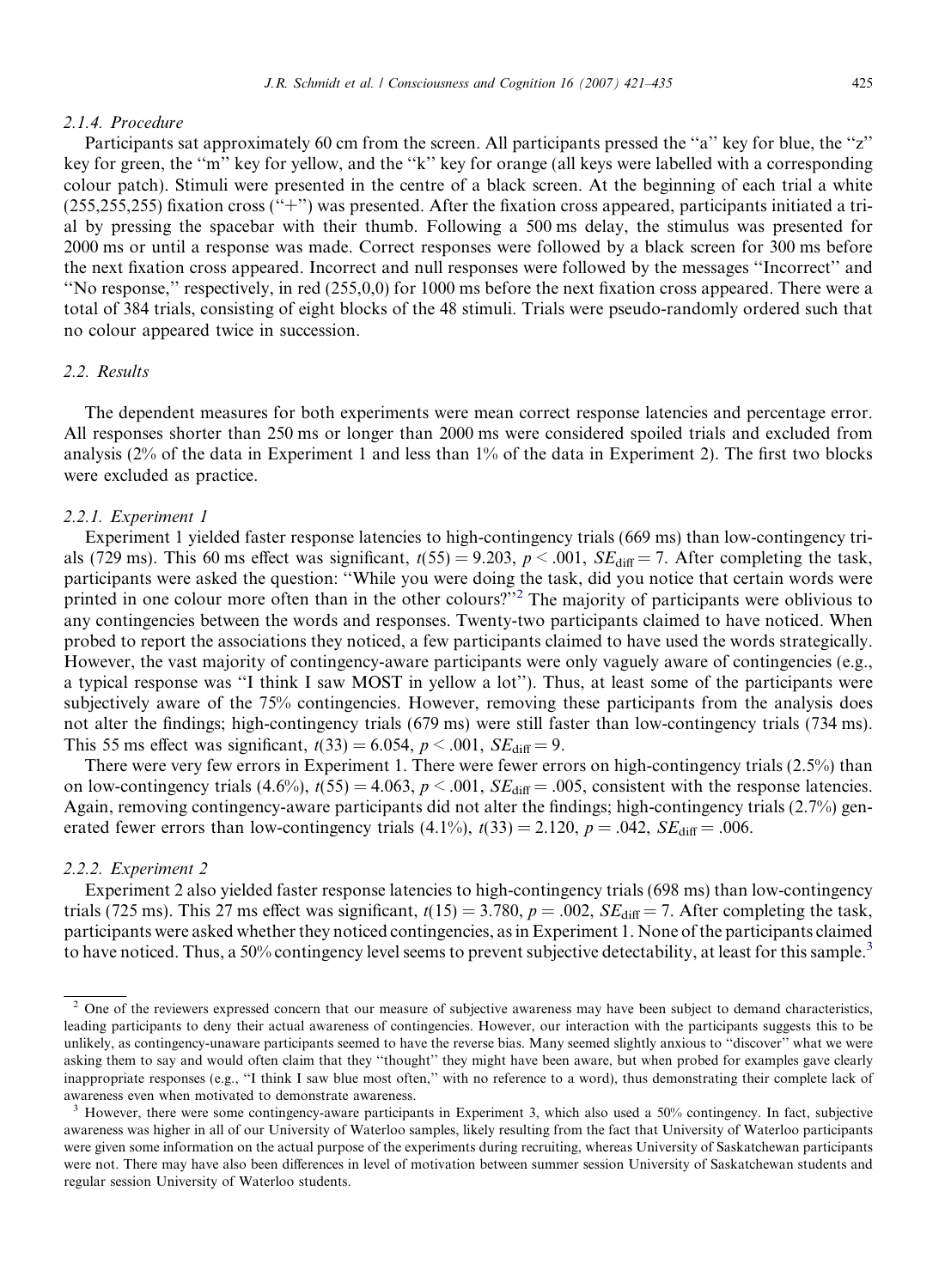There were very few errors in Experiment 2. There were fewer errors on high-contingency trials (1.3%) than low-contingency trials (2.5%),  $t(15) = 2.179$ ,  $p = .046$ ,  $SE_{diff} = .006$ , consistent with the response latencies.

# 2.3. Discussion

The results of these two experiments demonstrate that participants are able to detect and use contingencies between colour-unrelated distracter words and colours. Responses were faster and errors were more infrequent when a word was presented in its high-contingency colour than when the word was presented in any of the remaining three colours with both the 75% (Experiment 1) and 50% (Experiment 2) contingencies.

Interestingly, the majority of participants in Experiment 1 and *all* participants in Experiment 2 were subjectively unaware of the word–colour contingencies. Nevertheless, contingency-unaware participants still showed a contingency effect. Thus, the results of these experiments clearly indicate that contingency learning can be implicit. These results corroborate [Musen and Squire's \(1993\)](#page-14-0) results demonstrating implicit learning of word–colour contingencies, even when the word holds no congruency relationship with the colour. Further, these findings add to the growing body of literature using related paradigms demonstrating that contingency learning can occur in the absence of awareness (e.g., [Crump, Gong, & Milliken, 2006; Lewicki, 1986; Lewicki,](#page-13-0) [Hill, & Czyzewska, 1992, 1997;](#page-13-0) cf., [Hendrickx, De Houwer, Baeyens, Eelen, & Van Avermaet, 1997a, 1997b](#page-14-0)) and challenge the idea that cognitive control processes must be conscious.

The findings from Experiments 1 and 2 also provide support for the notion of *implicit control*. Using contingency information to predict responses (e.g., in the proportion-congruent version of the Stroop task) is con-sidered a controlled process (e.g., [Jacoby et al., 2003; Logan, Zbrodoff, & Williamson, 1984\)](#page-14-0). Thus, these results indicate that control and awareness are dissociable given that control occurs in the absence of subjective awareness when learning contingencies.

## 3. Sequential analysis

To strengthen the claim that control can be exerted implicitly, we report an analysis of sequential effects that are most easily understood in terms of control. Specifically, it is often observed that participants will alter the way they perform a task based on what happened on the preceding trial (e.g., [Besner & Risko, 2005\)](#page-13-0). For instance, it has been observed that Stroop-like effects are larger for trials following a congruent trial than for trials following an incongruent trial [\(Gratton, Coles, & Donchin, 1992](#page-14-0)). Arguably, this occurs because on congruent trials the word matches the colour. Hence, participants are more inclined to use the distracting word information on the following trial, leading to more Stroop interference if the word is incongruent and more facilitation if the word is congruent. In contrast, on incongruent trials the word mismatches the colour. Thus, on the following trial participants are less inclined to use the distracting word information, leading to a reduced Stroop effect.

Sequential effects such as those described for Stroop-like designs are conventionally assumed to result from controlled processing. According to the present proposal that participants are capable of implicit control, participants should be more likely to use contingency information following high-contingency trials (where the word effectively predicts the response) than following low-contingency trials (where the word predicts the wrong response) even when subjectively unaware. Thus, if participants exert implicit control over the use of contingency information, then the contingency effect should be larger following high-contingency trials than low-contingency trials. In contrast, if the claim that control can be exerted without awareness is incorrect, then no sequential control should be observed (see [Kunde, 2003,](#page-14-0) for the claim that sequential control requires awareness). Thus, a finding of sequential control in the present analysis would constitute strong support for the claim that control can be exerted implicitly and challenge the conventional wisdom that sequential control necessarily reflects trial-by-trial shifts in explicit strategies.

# 3.1. Results

Contingency-unaware participants from Experiments 1 and 2 were combined into a single data set to analyse sequence effects. The dependent measures for this analysis were mean correct response latencies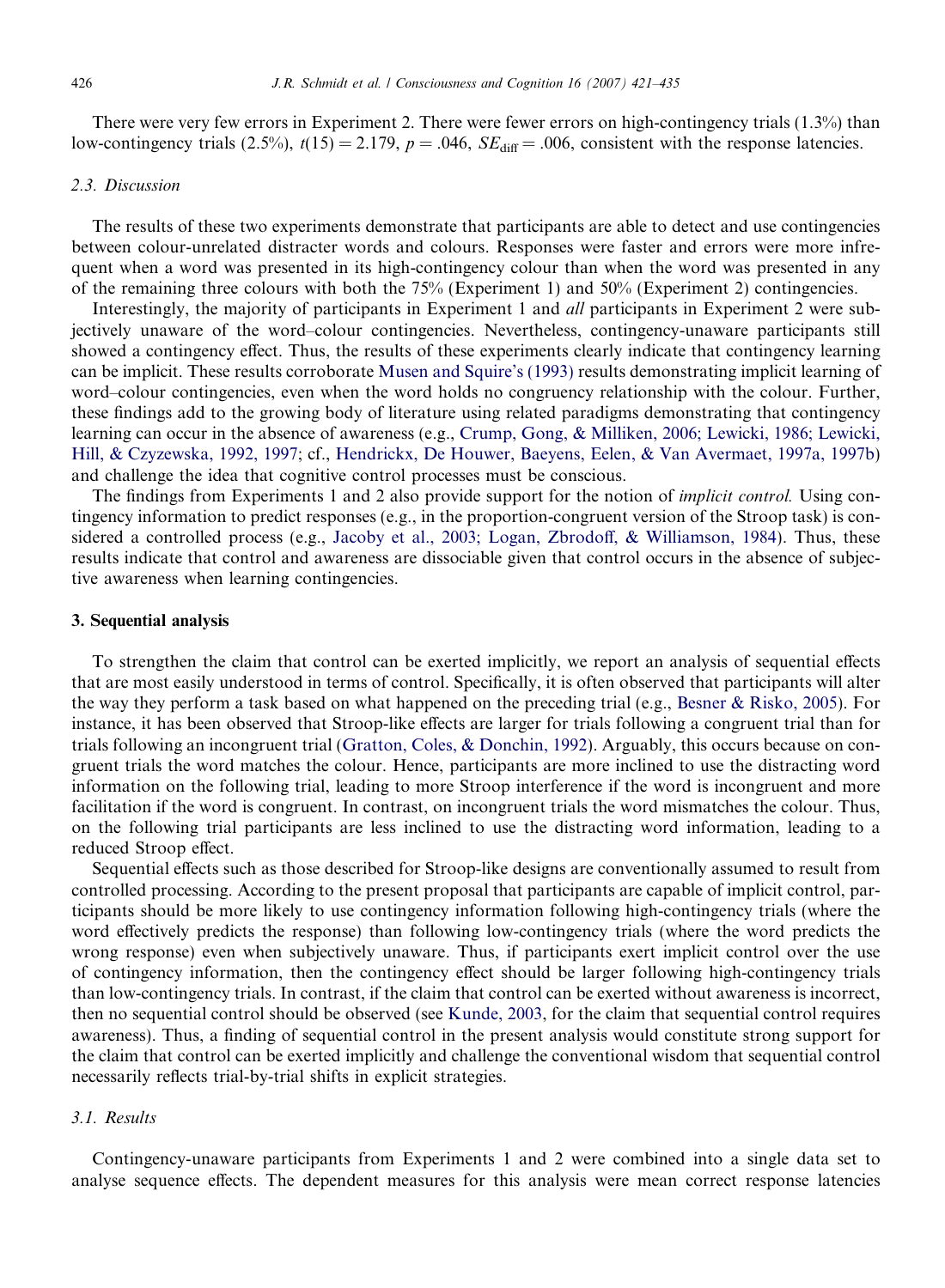

Fig. 1. Experiments 1 and 2 response latencies in milliseconds for trial *n* high- and low-contingency trials and trial *n*-1 high- and lowcontingency trials. Percentage errors appear in brackets.

and percentage error. All responses shorter than 250 ms or longer than 2000 ms were considered spoiled trials and excluded from the analysis. The first two blocks were excluded as practice.

If control is exerted implicitly on a trial-by-trial basis, then the contingency effect should be smaller following low-contingency trials than following high-contingency trials. The response latencies for the sequence analysis are presented in Fig. 1. A 2 (trial *n*-1 contingency; high, low)  $\times$  2 (trial *n* contingency; high, low) ANOVA for response latencies confirms the critical interaction between trial  $n-1$  and trial n contingency,  $F_{(1,49)} = 4.585$ ,  $\overrightarrow{MSE} = 1349$ ,  $p = .037$ .<sup>4</sup> The contingency effect was 23 ms larger following high-contingency trials than low-contingency trials. Planned comparisons revealed that the trial  $n$  contingency effect was significant for both the trial n-1 high-contingency condition (high: 676 ms; low: 729 ms; difference: 53 ms),  $t(49) = 6.573$ ,  $p < .001$ ,  $SE_{\text{diff}} = 8$ , and the trial n-1 low-contingency condition (high: 680 ms; low: 710 ms; difference: 30 ms),  $t(49) = 3.452$ ,  $p = .001$ ,  $SE_{\text{diff}} = 9$ . Thus, the contingency effect was reduced following lowcontingency trials, but not eliminated.

Nothing in the error data contradicts the response latencies findings. Percentage errors for the sequence analysis are also presented in Fig. 1. A 2 (trial *n*-1 contingency; high, low)  $\times$  2 (trial *n* contingency; high, low) ANOVA for percentage error did not yield a significant interaction between trial  $n-1$  and trial n contingency,  $F_{(1,49)} = .753$ ,  $MSE = .1$ ,  $p = .390$ .

# 3.2. Discussion

In the sequential analysis, contingency-unaware participants across both experiments were shown to control the influence of the distracter word on colour identification based on the contingency (high or low) of the previous trial, despite a lack of subjective awareness of these contingencies. That is, participants were more likely to use contingency information following a high-contingency trial where the word accurately predicts the colour (thus leading to a larger contingency effect) than following a low-contingency trial. This challenges the idea that sequential control requires awareness and supports the claim that control can be implemented implicitly.

<sup>4</sup> A reviewer of an earlier version of this manuscript pointed out that the constraint put on the presentation order of print colours (viz., that no colour can be repeated) makes it such that word repetitions occur on a differential proportion of trials in the various conditions. For instance, a word repetition cannot occur on a high contingency trial if the preceding trial was also a high contingency trial. However, the interaction remains after removing word repetitions, only it falls short of significance,  $F_{(1,49)} = 2.382$ ,  $MSE = 1513$ ,  $p = .129$ , due to the fact that removing word repetitions entails discarding 25% of the data (most of which is lost from the cells which already have very few observations), which increases the error term. In addition, this reviewer's account actually predicts an interaction of the reverse direction observed. On trial  $n-1$  high contingency trials, trial n low contingency trials should be speeded due to 33% word repetitions and trial n high contingency trials should be unaffected due to 0% word repetitions. Thus, the contingency effect should be decreased where it actually increased. On trial n-1 low contingency trials, trial n low contingency trials should be speeded due to 22% word repetitions, but trial n high contingency trials should be even more speeded due to 33% word repetitions. Thus, the contingency effect should be increased where it actually decreased.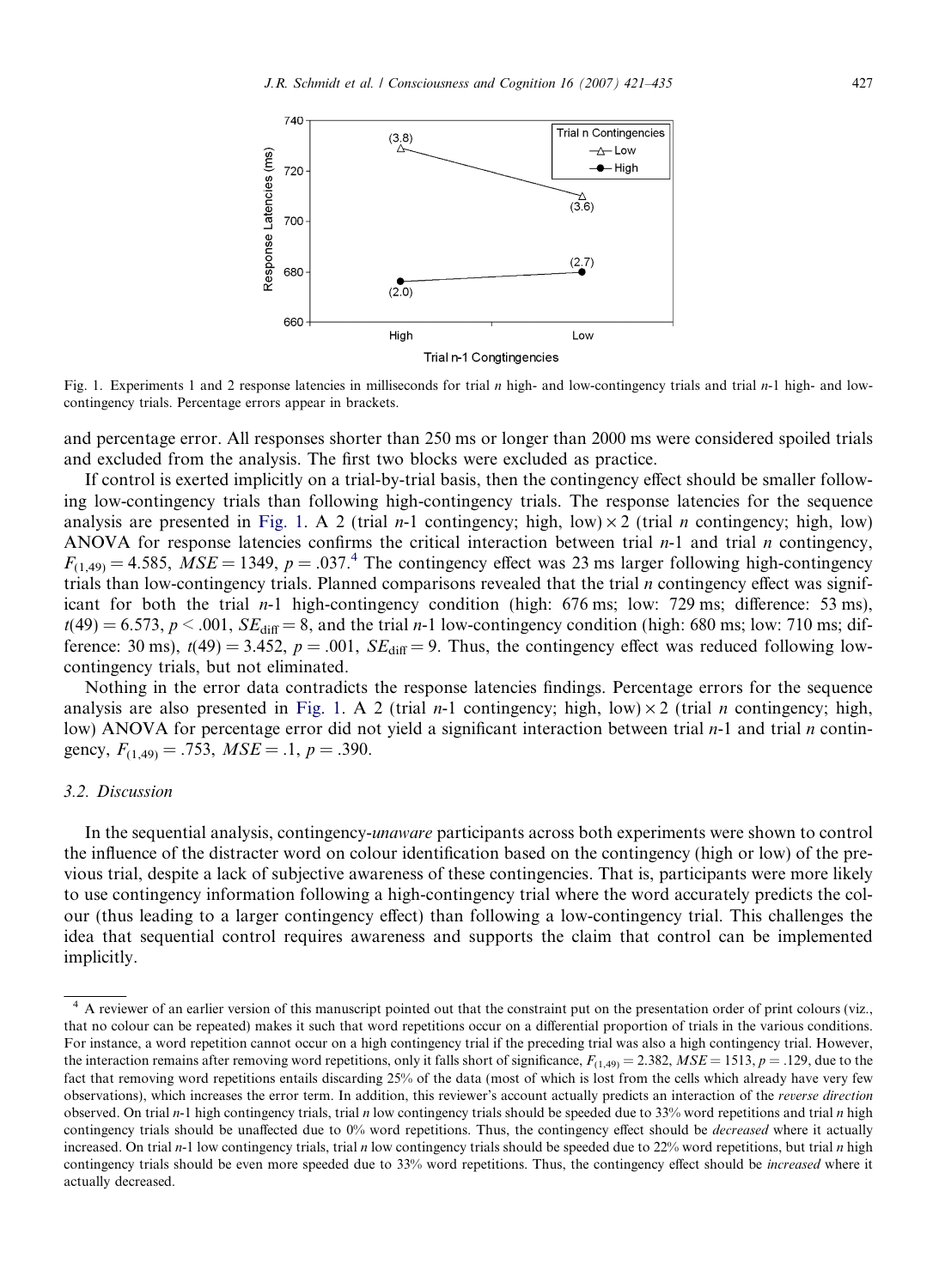## <span id="page-7-0"></span>4. Block analysis

A contingency effect was observed in both Experiments 1 and 2. Because this effect was observed even for participants who were subjectively unaware of contingencies, we have argued that contingency learning is implicit. If this assertion is correct, then it would be expected that contingency learning occurs rapidly at the very beginning of the experiment. If, on the other hand, contingency learning resulted from conscious strategy, then it would be expected that contingency learning would not be evidenced until partway through the experiment when enough information has been accumulated to begin predicting responses. To help discriminate between these two alternatives, we conducted a block analysis on Experiments 1 and 2. The implicit account of the contingency effect predicts an early and stable effect. The explicit account, on the other hand, predicts that the effect will not be observed until later blocks. Seeing as there are only 48 trials in a block, it is not clear how a participant could see enough trials to consciously recognize that the display words are not uncorrelated with the display colours, then consciously study more trials to determine which word is presented with which colour, then decide that it may be useful to predict the colour based on the word, then map each word to a key, and finally begin implementing this explicit strategy soon enough to influence responding to enough trials in the very first block of 48 trials to generate a sizable contingency effect.

# 4.1. Results

Contingency-unaware participants from Experiments 1 and 2 were combined into a single data set to analyse block effects. The dependent measures for this analysis were mean correct response latencies and percentage error. All responses shorter than 250 ms or longer than 2000 ms were considered spoiled trials and excluded from analysis. All eight blocks were included in the analysis.

The results for the block analysis are presented in Fig. 2a. A 2 (contingency; high, low)  $\times$  8 (block) ANOVA for response latencies revealed a significant contingency main effect,  $F_{(1,49)} = 41.926$ ,  $MSE = 9091$ ,  $p < .001$ , indicating that participants responded faster overall to high-contingency trials. There was also a main effect



Fig. 2. Experiments 1 and 2 (a) response latencies in milliseconds and (b) percentage error for contingency and block.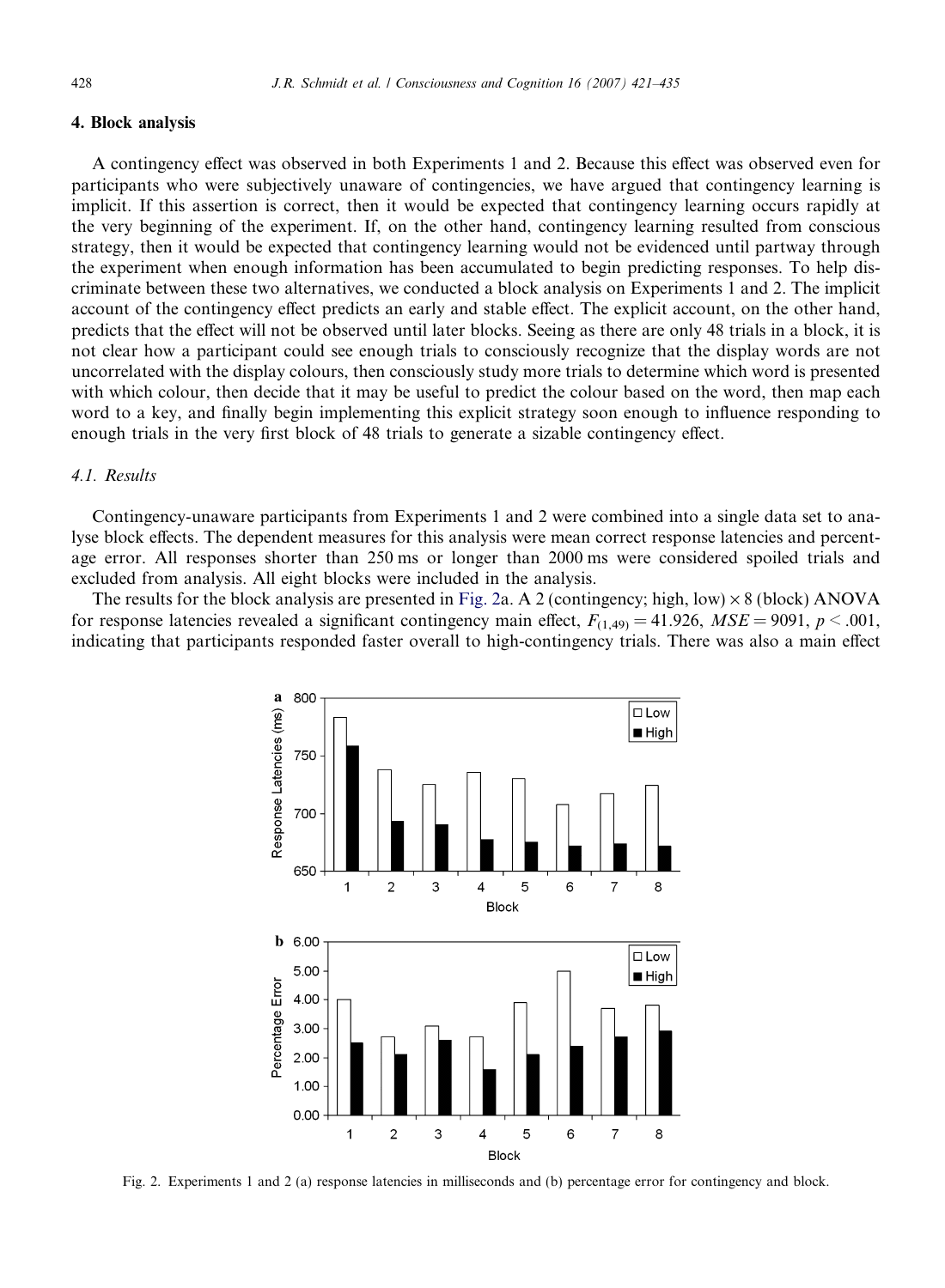for block,  $F_{(7,343)} = 9.949$ ,  $MSE = 6581$ ,  $p < .001$ , indicating that overall response latencies decreased throughout the experiment. Critically, the interaction was not significant,  $F_{(7,343)} = 1.485$ ,  $MSE = 2215$ ,  $p = .171$ . (The small trend evident in this statistic was due to the fact that the contingency effect was slightly smaller in the first block where initial learning was occurring. Exclusion of this block reduces this trend,  $F_{(6,294)} = .923$ ,  $MSE = 2263$ ,  $p = .478$ .) Planned comparisons were nevertheless conducted; a significant block effect was observed for all eight blocks [all  $t(49) > 2.421$ ,  $ps < .020$ ].

The error data were consistent with the response latencies. Mean percentage errors are presented in [Fig. 2b](#page-7-0). A 2 (contingency; high, low)  $\times$  8 (block) ANOVA yielded a main effect of contingency,  $F_{(1,49)} = 9.404$ ,  $MSE = .003$ ,  $p = .004$ , indicating that participants made less errors overall to high-contingency trials. There was no main effect of block,  $F_{(7,343)} = 1.724$ ,  $MSE = .001$ ,  $p = .102$ . The interaction was not significant,  $F_{(7,343)} = .777$ ,  $MSE = .002$ ,  $p = .607$ .

# 4.2. Discussion

The results of the block analysis support the contention that contingency learning is implicit. In both the response latency and error data a contingency effect occurred in the first block and was maintained throughout the experiment. Not only is this consistent with the implicit control interpretation, but it is inconsistent with an account holding that contingencies are learned and used explicitly. If the contingency learning effects observed here were due to explicit learning, then it would have taken a few blocks for participants to integrate information about contingencies to plan a response strategy.

## 5. Experiment 3

So far, we have argued that our proportion-congruent-like contingency effects and sequential trial effect result from implicit control. The claim that these controlled processes can be implemented implicitly is supported by the fact that these effects were observed even for contingency-unaware participants. The claim that the effect is implicit is also supported by the block analysis, which showed that learning occurs very rapidly. Experiment 3 was conducted to investigate whether level of awareness of contingencies is necessarily related to the size or presence of a contingency effect. Participants were therefore categorized based on their level of awareness and compared.

Another goal of Experiment 3 is to broaden our focus to include objective measures of awareness. The focus of the previous experiments was on subjective awareness of contingency information. It is unknown whether a contingency effect would still be observed for participants that are unaware based on an *objective* measure of awareness (i.e., where participants are assumed to be ''unaware'' if they cannot guess contingencies at a rate greater than expected by chance).

Participants in Experiment 3 were asked whether they were aware of contingencies and were then asked to guess which colour each word was presented in most often. Based on these responses, participants were grouped into three categories: subjectively aware (aware), subjectively unaware but above chance guessing (unaware), and at or below chance guessing (chance). If contingency learning is implicit, then this would imply that level of awareness (i.e., aware > unaware > chance) should not affect the size of the contingency effect. However, it may be the case that chance participants may not have detected contingencies at all. In that case, no effect would be observed for this group. Experiment 3 therefore tests whether level of awareness (aware, unaware, and chance) modulates or is independent of the contingency effect.

# 5.1. Method

## 5.1.1. Participants

Forty-four undergraduate students at the University of Waterloo participated in exchange for \$4 or participation credit.

## 5.1.2. Apparatus

The apparatus for Experiment 3 was identical in all respects to Experiments 1 and 2.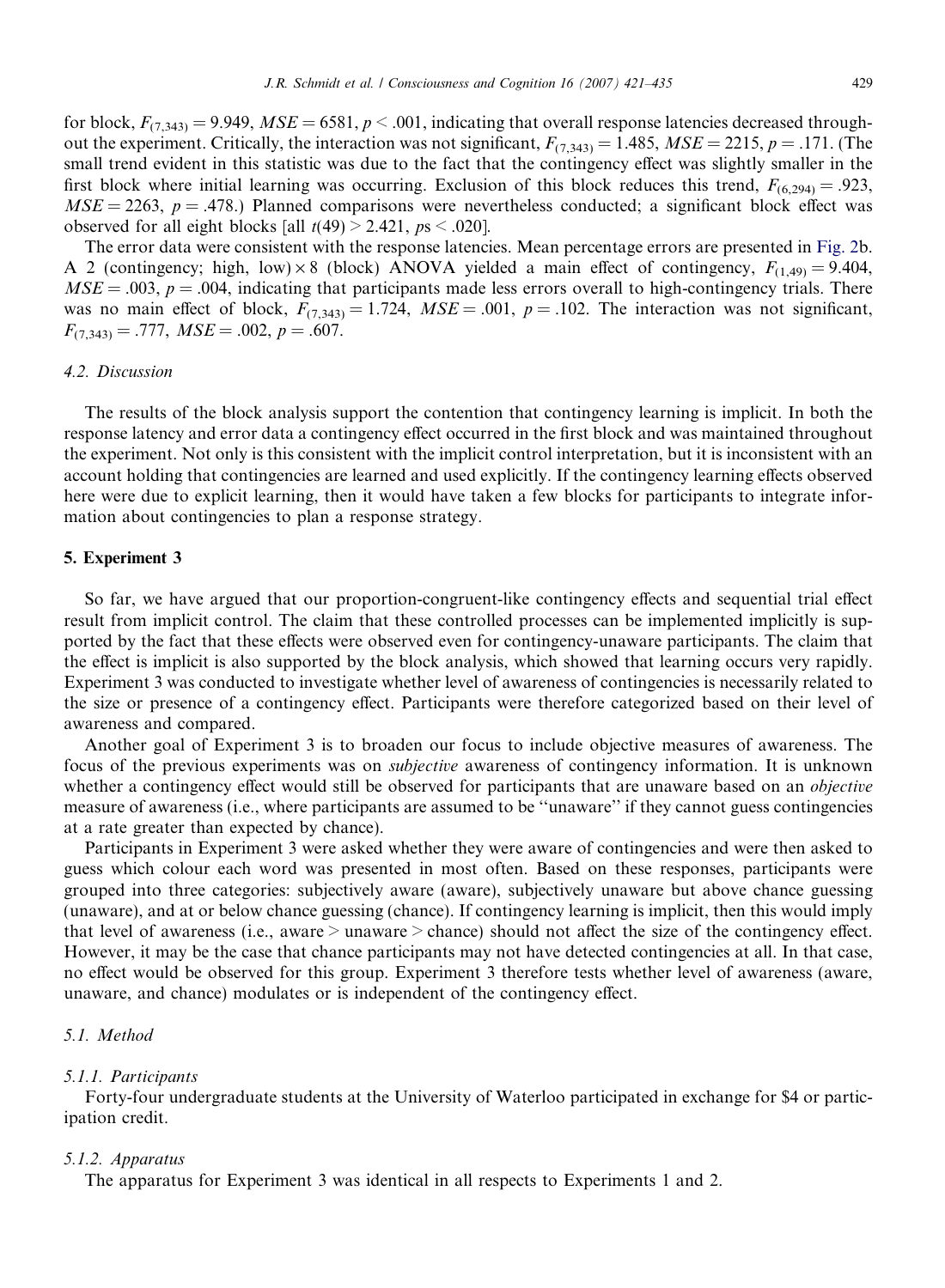## 5.1.3. Materials and design

The materials and design for Experiment 3 was identical in all respects to Experiment 2.

## 5.1.4. Procedure

The procedure for Experiment 3 was identical in all respects to Experiment 2 with one exception. Instead of being asked verbally by the experimenter whether they noticed contingencies, participants were asked the same question by the computer and then were asked to guess the colour that each of the four words was printed in most often.

# 5.2. Results

The dependent measures for Experiment 3 were mean correct response latencies and percentage error. All responses shorter than 250 ms or longer than 2000 ms were considered spoiled trials and excluded from analysis (less than 1% of the data). The first two blocks were excluded as practice.

The response latency data for Experiment 3 are presented in Fig. 3. A 2 (contingency; high, low)  $\times$  2 (awareness; aware, unaware, chance) ANOVA for response latencies yielded a significant main effect of contingency,  $F_{(1,41)} = 28.438$ ,  $MSE = 326$ ,  $p < .001$ , indicating an advantage for high-contingency trials over low-contingency trials. The ANOVA also revealed a theoretically-uninteresting main effect of awareness,  $F_{(2,41)} = 4.561$ ,  $MSE = 21862$ ,  $p = .016$ , indicating that aware participants responded overall faster than the other two groups. Critically, however, there was no interaction between contingency and awareness,  $F_{(2,41)} = .203$ ,  $MSE = 326$ ,  $p = .817$ , indicating that level of awareness was unrelated to size of the contingency effect. Planned comparisons were nevertheless conducted, revealing a significant contingency effect for aware participants,  $t(9) = 2.679$ ,  $p = .025$ ,  $SE_{\text{diff}} = 8$ , unaware participants,  $t(14) = 4.445$ ,  $p = .001$ ,  $SE_{\text{diff}} = 5$ , and chance participants,  $t(18) = 2.808$ ,  $p = .012$ ,  $SE_{diff} = 7$ .

The error data for Experiment 3 are also presented in Fig. 3. A 2 (contingency; high, low)  $\times$  2 (awareness; aware, unaware, chance) ANOVA revealed a significant main effect of contingency,  $F_{(1,41)} = 18.669$ ,  $MSE < .001$ ,  $p < .001$ , indicating an advantage for high-contingency trials over low-contingency trials. The ANOVA yielded no main effect of awareness,  $F_{(2,41)} = 1.803$ ,  $MSE = .002$ ,  $p = .179$ . Critically, there was no interaction between contingency and awareness,  $F_{(2,41)} = .508$ ,  $MSE < .001$ ,  $p = .605$ , indicating that level of awareness was unrelated to size of the contingency effect. Planned comparisons were nevertheless conducted, revealing a significant contingency effect for aware participants,  $t(9) = 3.051$ ,  $p = .014$ ,  $SE_{diff} = .006$ , and unaware participants,  $t(14) = 2.899$ ,  $p = .012$ ,  $SE_{diff} = .005$ , as well as a marginally significant effect for chance participants,  $t(18) = 1.882$ ,  $p = .076$ ,  $SE_{diff} = .006$ .

# 5.3. Discussion

The results of Experiment 3 clearly show that not only *can* control be engaged without awareness, but that level of awareness is unrelated to the magnitude of the contingency effect. It did not matter whether



Fig. 3. Experiment 3 response latencies in milliseconds for contingency and level of awareness. Percentage errors appear in brackets.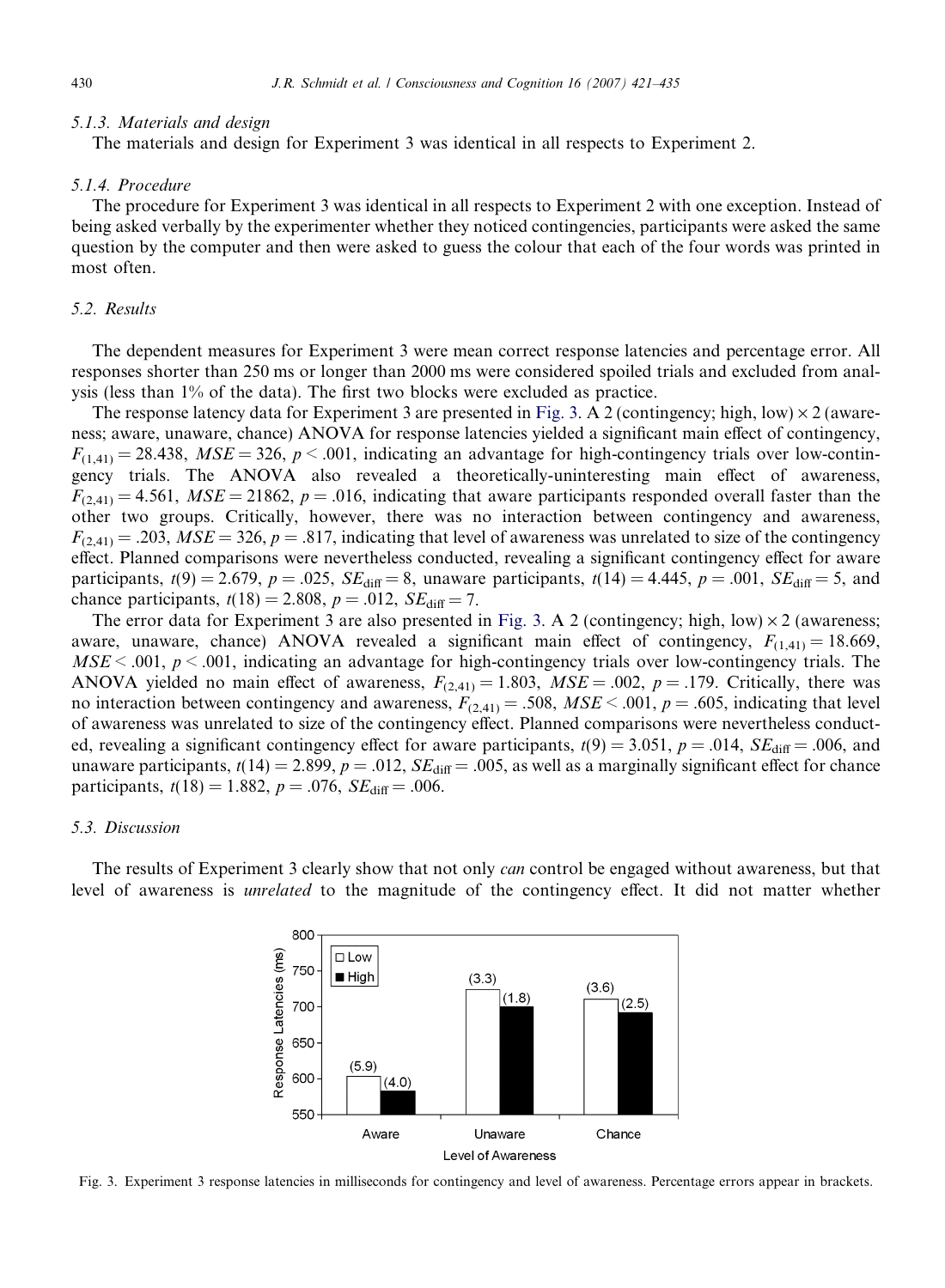participants were subjectively aware of contingencies, subjectively unaware but above chance guessing, or even guessing at chance; equivalent contingency learning in both the latency and error data was observed across groups. This suggests that contingency learning is inherently implicit, which contradicts traditional interpretations of contingency effects that assume conscious strategy (e.g., standard accounts of the proportion-congruent effect).

# 6. Experiment 4

So far we have presented a behavioural control account of our data. That is to say, we argue that participants learn contingency information implicitly and then directly use this information to control responses. There are, however, at least two alternative accounts of the data presented thus far. The first alternative is the semantic association account, which holds that rather than using contingencies to predict responses, participants are simply forming meaningful associations between stimulus words and colours that frequently co-occur. For instance, if the word MOVE is presented in blue 75% of the time, then the stimulus word MOVE and the stimulus colour blue become meaningfully related by virtue of this contingency association (similar to Hebbian learning). Thus, participants would be using the word to predict the stimulus colour, not the response according to the semantic association account.

Similar to this semantic association account, another alternative is a stimulus familiarity account. According to the stimulus familiarity account, participants respond to word–colour pairs that they have seen more often (e.g.,  $\text{MOVE}_{\text{blue}}$ ) faster than to word–colour pairs that they have seen relatively less often (e.g.,  $Move<sub>green</sub>$ ) simply by virtue of the fact that they are more familiar with them. Thus, the cognitive system is not sensitive to contingencies, but rather to frequencies of event pairs. Thus, it could simply be the case that participants respond faster to high-contingency trials because they have seen these word–colour stimulus pairs more often than the word–colour stimuli for low-contingency trials.

There are therefore at least three accounts of the contingency effect. The behavioural control account preferred here posits that learned contingency information is used to predict responses. The semantic association and stimulus familiarity accounts both posit that the effect emerges as a result of stimulus interactions (i.e., the learning of associations and the learning of frequency of event pairs, respectively). To help discriminate between these accounts we used a manipulation conceptually similar to that used by [De Houwer \(2003\)](#page-13-0) [and Schmidt and Cheesman \(2005\)](#page-13-0) in the Stroop paradigm. Specifically, for each participant, two colours were assigned to a left response key (e.g., blue and green) and two other colours were assigned to a right response key (e.g., yellow and orange). As in Experiment 1, each of four words was presented most often in one colour (e.g., MOVEblue). According to the semantic association and stimulus familiarity accounts, ''high-contingency'' trials are trials in which the *stimulus* word is presented in the *stimulus* colour it is most often presented in (e.g., MOVEblue). On the other hand, according to the behavioural control account high-contingency trials are trials in which the correct response (e.g., a left key press response) is the response that is usually made in the presence of the distracter word (e.g., the correct response is the left key for both  $\text{MOVE}_{\text{blue}}$  and  $\text{MOVE}_{\text{green}}$ , which represent  $75\% + 8.3\% = 83.3\%$  of the trials where MOVE is the distracter). This creates three trial types: (1) stimulus match trials, where the word is presented in the colour it is most often presented with and the response key predicted by the word matches the correct response (e.g., MOVE<sub>blue</sub>, where MOVE is presented 75% of the time in blue and 83.3% with the left key as the correct response), (2) response match trials, where the word is not presented in the colour that it is most often presented in, but the response key predicted by the word matches the correct response (e.g., MOVE<sub>green</sub>, where MOVE is presented 8.3% in green and 83.3% with the left key as the correct response), and (3) response mismatch trials, where the word is presented in one of the remaining low-contingency colours that is associated with the competing response key (e.g., MOVE<sub>vellow</sub> or MOVE<sub>orange</sub>, where MOVE is presented 8.3% in each of these colours and 17.7% the right key is the correct response).

To review, according to the semantic association and stimulus familiarity accounts, stimulus match trials should be faster than response match trials, because the word–colour pairs for stimulus match trials (e.g., MOVE<sub>blue</sub>) are more frequent than the word–colour pairs for response match trials (MOVE<sub>green</sub>). Additionally, both these accounts predict no difference between response match (e.g., MOVE<sub>green</sub>) and response mismatch trials (MOVE<sub>vellow</sub>), because the prevalence of word–colour pairs for both trial types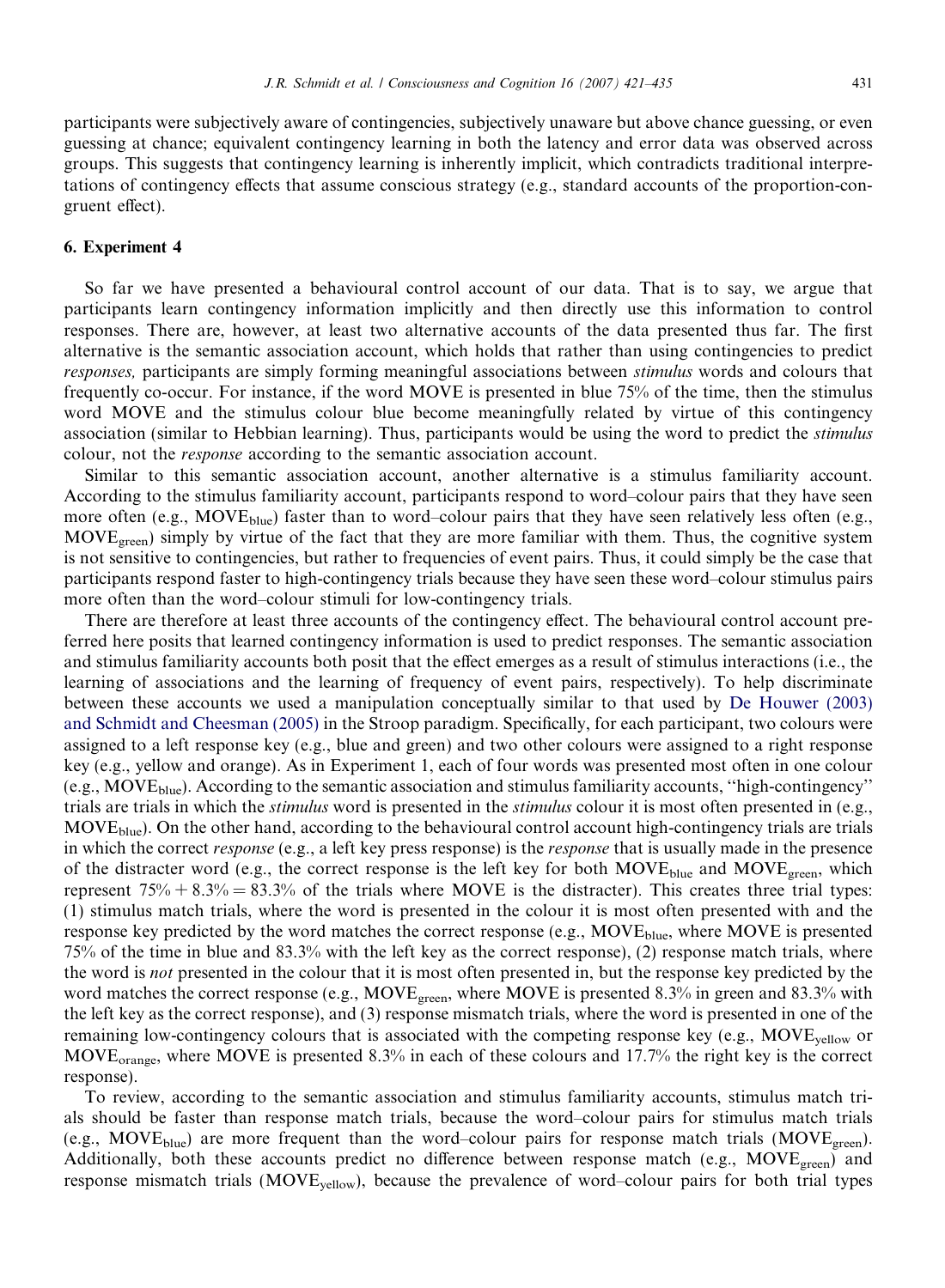is identical (8.3%). In contrast, the behavioural control account predicts the exact opposite pattern of results. No difference is predicted between the stimulus match and response match trials, because for both trial types the response key is accurately predicted (e.g., the left key is the correct response 83.3% of the time for the word MOVE, so it does not matter whether the display colour is blue or green). Additionally, a difference is expected between response match and response mismatch trials. On response match trials the correct response is accurately predicted and on response mismatch trials the incorrect response is predicted.

## 6.1. Method

## 6.1.1. Participants

Eighteen undergraduate students from the University of Waterloo participated in exchange for \$4 or participation credit.

# 6.1.2. Apparatus

The apparatus for Experiment 4 was identical in all respects to Experiments 1 and 2.

## 6.1.3. Materials and design

The materials and design for Experiment 4 were identical in all respects to Experiment 1, with the exception of new response mappings and the resulting three trial types. To review, on stimulus match trials the word was presented in the ink colour that it was most often presented in (75%), on response match trials the word was presented in the other colour assigned to the high-contingency response key, and on response mismatch trials the word was presented in one of the remaining two colours assigned to the low-contingency response key.

## 6.1.4. Procedure

The procedure for Experiment 4 was identical in all respects to Experiment 1, with one exception. Instead of having each of the four colours assigned to its own response key, two colours were assigned to the left "f" key and the remaining two were assigned to the right "j" key. Assignment of colours to keys was completely counterbalanced across participants.

# 6.2. Results

The dependent measures for Experiment 4 were mean correct response latencies and percentage error. All responses shorter than 250 ms or longer than 2000 ms were considered spoiled trials and excluded from analysis (less than 1% of the data). The first two blocks were excluded as practice. Colour repetitions were also removed from analysis (25% of the data) and a word repetition factor (repetition and non-repetition) was added to the model to partial variance. The reason for removing colour repetitions and partialling word repetitions is that complete repetitions (i.e., when both the word and the colour are repeated) speed responses, but are not equi-prevalent in all conditions. Specifically, complete repetitions are nearly impossible in the response match and response mismatch conditions, whereas complete repetitions are quite common in the stimulus match condition. By deleting colour repetitions, complete repetitions are impossible but word repetitions (which may also speed responding) are not equi-prevalent across conditions, so either word repetitions had to be deleted or the effect of word repetitions had to be partialled (the data is essentially identical either way, with the same statistical tests significant).

The response latencies are shown in [Fig. 4.](#page-12-0) A 3 (trial type; stimulus match, response match, response mismatch)  $\times$  2 (word repetition; repetition, non-repetition) ANOVA yielded a significant main effect of trial type,  $F_{(2,34)} = 5.234$ ,  $MSE = 1709$ ,  $p = .010$ . There was no main effect of word repetition,  $F_{(1,17)} = .003$ ,  $MSE = 2183$ ,  $p = .959$ , or an interaction,  $F_{(2,34)} = .112$ ,  $MSE = 2648$ ,  $p = .894$ . Planned comparisons support the behavioural control account of the contingency effect. Responses to response match trials (557 ms) were significantly faster than response mismatch trials (583 ms),  $t(17) = 2.674$ ,  $p = .016$ ,  $SE_{diff} = 10$ . There was no support, however, for the semantic association or stimulus familiarity accounts of the contingency effect. Responses to stimulus match trials (555 ms) were not significantly different from response match trials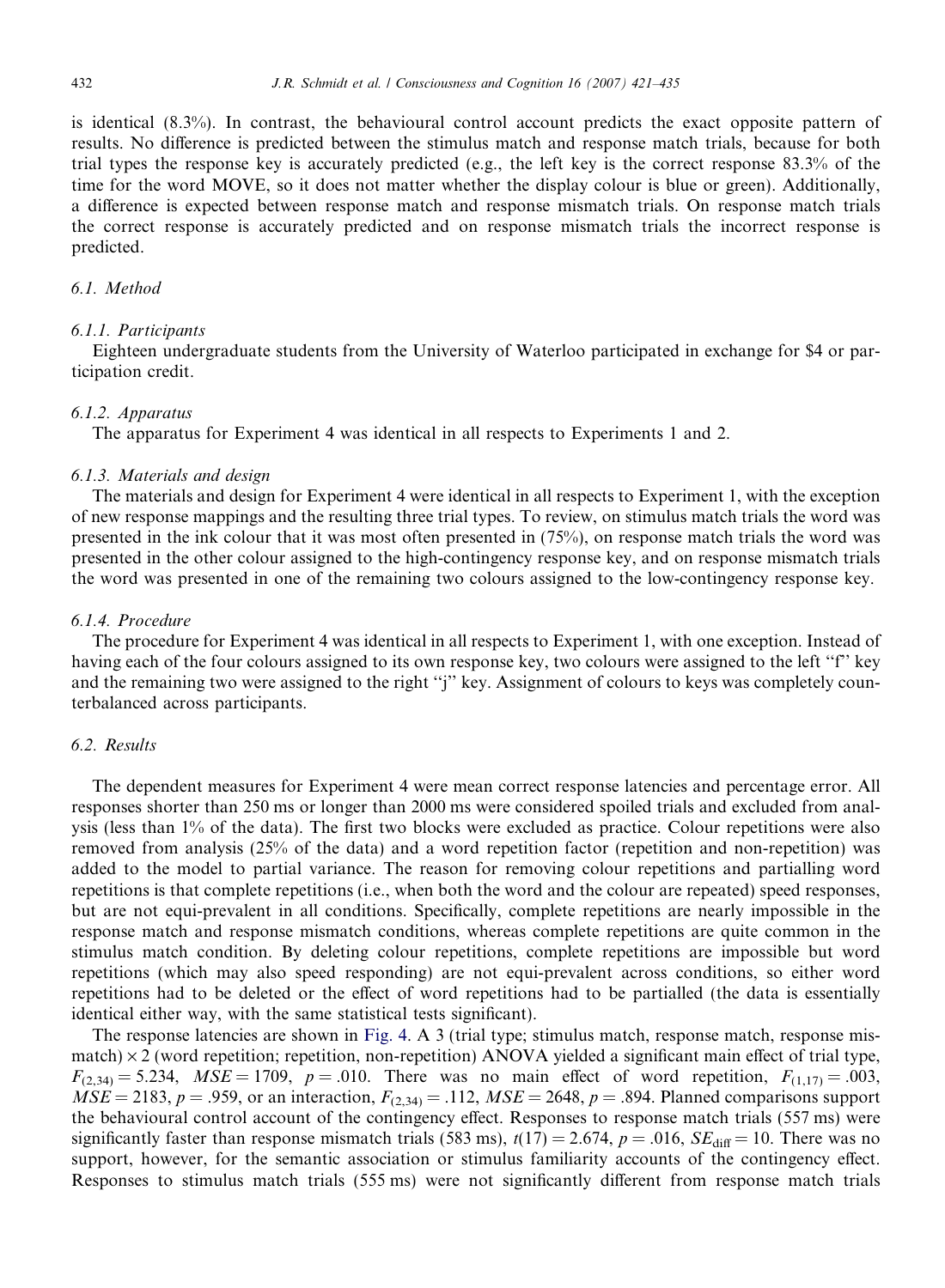<span id="page-12-0"></span>

Fig. 4. Experiment 4 response latencies in milliseconds according to trial type. Percentage errors appear in brackets.

(557 ms),  $t(17) = .179$ ,  $p = .860$ ,  $SE_{diff} = 9$ , and power to detect an effect of equivalent size to the behavioural control effect observed was sufficiently high at .754.

The error data are also shown in Fig. 4. A 3 (trial type; stimulus match, response match, response mismatch)  $\times$  2 (word repetition; repetition, non-repetition) ANOVA for percentage error revealed a significant main effect of word repetition,  $F_{(1,17)} = 5.991$ ,  $MSE = .007$ ,  $p = .026$ , indicating that word repetition trials generated less errors than non-repetition trials. Despite the consistency of the error and latency data, the main effect of trial type failed to reach statistical significance,  $F_{(2,34)} = 1.648$ ,  $MSE = .006$ ,  $p = .207$ . There was no interaction,  $F_{(2,34)} = .540$ ,  $MSE = .005$ ,  $p = .588$ .

## 6.3. Discussion

The results of Experiment 4 show that pairings of stimuli do not simply form semantic connections or breed familiarity, but instead directly cause changes in our behaviour (at least in the present context). In addition, we have already shown that this occurs implicitly, without awareness.

If human behaviour can be modified in ways that we do not intend by the pairings of stimuli that we do not even acknowledge, then is it possible that a range of human behaviours are simply reactionary in this way? Is our perception of ''will'' or ''intent'' simply an illusion? Clearly, these deep philosophical questions are far beyond the scope of the present investigation, but the importance of understanding such non-conscious influences on human behaviour cannot be understated. The present findings suggest, for instance, that an undesirable behaviour such as racial discrimination could be propagated by mimicry (i.e., we learn the contingency between skin colour and how each race is treated and use this information unintentionally to directly control our behaviours in accordance with this learned contingency). Research is currently underway to test whether the current results do generalize to more complex behaviours.

## 7. General discussion

The present series of experiments provide a clear demonstration of implicit control. The results of all four experiments indicate that participants are able to learn and use contingencies between colour-unrelated words and colours without awareness. The specific mechanism by which participants use contingency information is further clarified by Experiment 4, where simple semantic association and stimulus familiarity accounts were ruled out and support for the behavioural control account was seen. This finding illuminates an inherent difference between contingency and Stroop effects. In the Stroop literature, both stimulus–stimulus effects (semantic association) and response–response effects (behavioural control) have been observed in the Stroop task (e.g., [Schmidt & Cheesman, 2005, 2006; Risko, Schmidt, & Besner, 2006\)](#page-14-0). In contrast, only behavioural control effects were observed for the contingency task.

The fact that participants are able to learn and use contingency information to control responding even without awareness is of particular interest. Typically, control is assumed to require awareness (e.g., [Kunde,](#page-14-0) [2003\)](#page-14-0), whereas the present results clearly demonstrate that this need not be so (see also, [Besner & Stolz,](#page-13-0) [1999\)](#page-13-0). The results of the sequence analysis provide a further basis for an interpretation in terms of implicit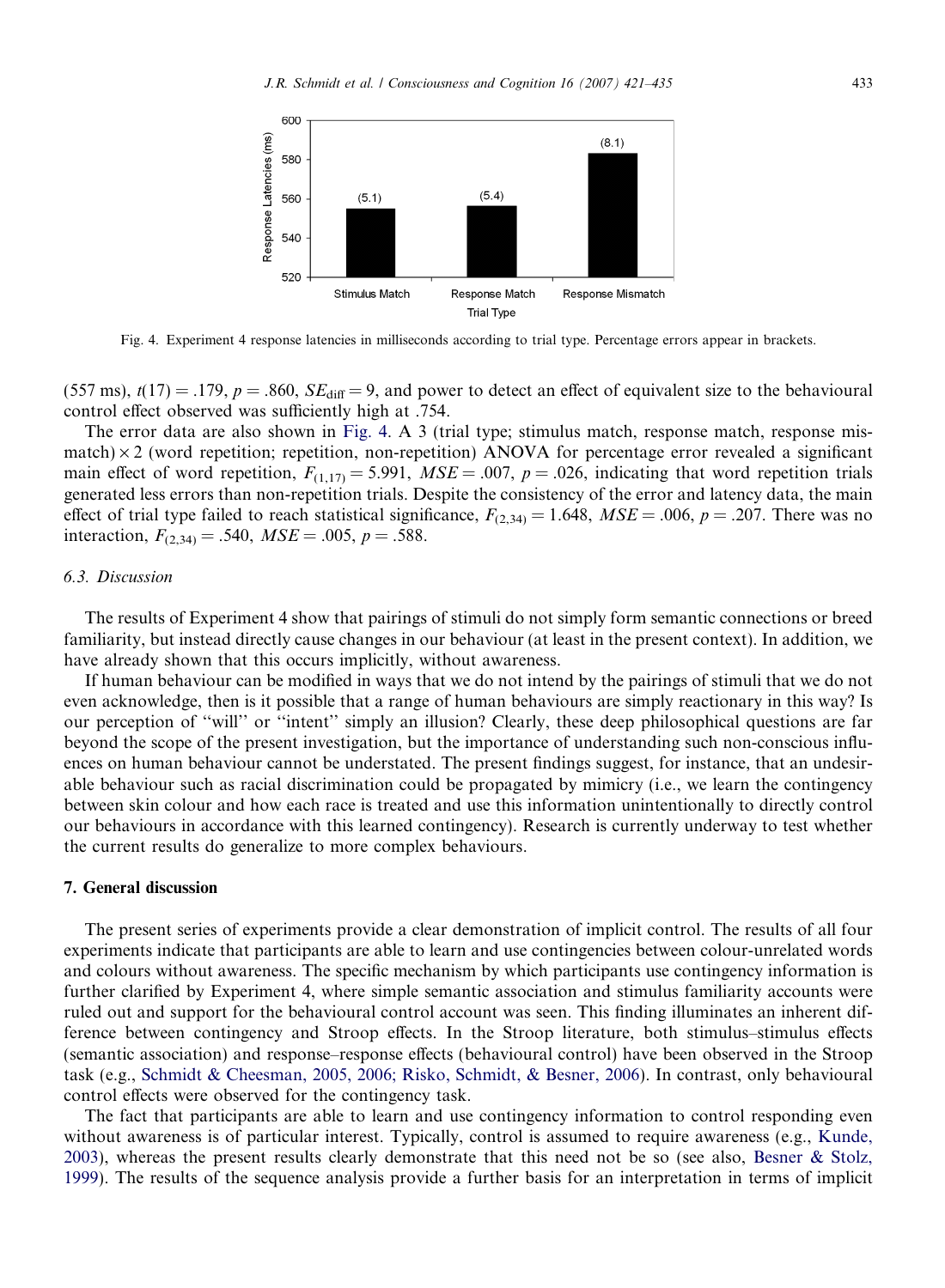<span id="page-13-0"></span>control. Specifically, implicit control is seen in the fact that participants modulated the impact of word reading processes on colour identification based on contingencies, even though they were subjectively unaware of these contingencies in the first place. Thus, some mechanism below the level of awareness is recognizing contingencies, noticing when the word incorrectly or correctly predicts the colour response, and controlling the influence of the contingency information from the word on the following trial. These demonstrations of implicit control force a dissociation between control and awareness, as demonstrated in the block analysis, where the contingency effect was observed even in the first block of trials, and in Experiment 3, where the size of the contingency effect was independent of level of awareness.

Together, these results add to a growing body of research showing the various ways in which contingency information can bias responding and behaviour. For instance, Crump et al. (2006) showed an ISPC-like effect where participants were unable to guess the congruency proportions of different display locations. Implicit learning has also been observed in priming studies (Bodner & Masson, 2001, 2003; Greenwald, Abrams, Naccache, & Dehaene, 2003; Jaskowski, Skalska, & Verleger, 2003), sequential learning studies (Destrebecqz & Cleeremans, 2001; Jiménez & Méndez, 1999; Mayr, 1996; Nissen & Bullemer, 1987), and object-location learning studies [\(Hoffmann & Kunde, 1999; Musen, 1996\)](#page-14-0). Additionally, Lewicki ([Lewicki, 1986; Lewicki et al.,](#page-14-0) [1992, Lewicki, Hill, & Czyzewska, 1997](#page-14-0)) reported various demonstrations of implicit covariation learning (cf., [Hendrickx et al., 1997a, Hendrickx, De Houwer, Baeyens, Eelen, & Van Avermaet, 1997b\)](#page-14-0). Given all this data, implicit learning seems to be a highly replicable and general phenomenon (although there will always be some debate over what constitutes evidence of implicit learning; see Frensch & Rünger, 2003, for a discussion of these issues).

Additionally, the account of the present findings effectively explains both the proportion-congruent and ISPC effects. In these paradigms congruent words in the high proportion-congruent condition have high word–response contingencies and incongruent words have low word–response contingencies. Thus, the resulting ''Stroop effect'' may be regarded as a combination of standard congruency effects and contingency learning effects. In contrast, in the low proportion-congruent condition, congruent words have low word–response contingencies and incongruent words have high word–response contingencies. Thus, the resulting ''Stroop effect'' may be regarded as the standard congruency effects less contingency learning effects.

# 8. Conclusions

The received view of controlled processes is that, in contrast to automatic processes, they are effortful, require more processing resources and attention, and are conscious in nature. The present results are not consistent with this simplified view of controlled processes. In particular, we are able to learn contingency information, exert control over responding with this information, and even control the degree to which such contingency information is used on a trial-by-trial basis. All of this can be accomplished without any awareness (subjective or objective) of the contingencies present. If this analysis is correct, then control need not imply awareness.

## References

- Besner, D., & Risko, E. F. (2005). Stimulus-response compatible orienting and the effect of an action not taken: Perception delayed is automaticity denied. Psychonomic Bulletin & Review, 12, 271–275.
- Besner, D., & Stolz, J. A. (1999). What kind of attention modulates the Stroop effect? Psychonomic Bulletin & Review, 6, 99-104.
- Bodner, G. E., & Masson, M. E. J. (2001). Prime validity affects masked repetition priming: Evidence for an episodic resource account of priming. Journal of Memory and Language, 45, 616–647.
- Bodner, G. E., & Masson, M. E. J. (2003). Beyond spreading activation: An influence of relatedness proportion on masked semantic priming. Psychonomic Bulletin & Review, 10, 645–652.
- Crump, M. J., Gong, Z., & Milliken, B. (2006). The context-specific proportion congruent Stroop effect: Location as a contextual cue. Psychonomic Bulletin & Review, 13, 316–321.
- De Houwer, J. (2003). On the role of stimulus–response and stimulus–stimulus compatibility in the Stroop effect. Memory & Cognition, 31, 353–359.
- Destrebecqz, A., & Cleeremans, A. (2001). Can sequence learning be implicit? New evidence with the process dissociation procedure. Psychonomic Bulletin & Review, 8, 343–350.
- Frensch, P. A., & Rünger, D. (2003). Implicit learning. Current Directions in Psychological Science, 12, 13-18.